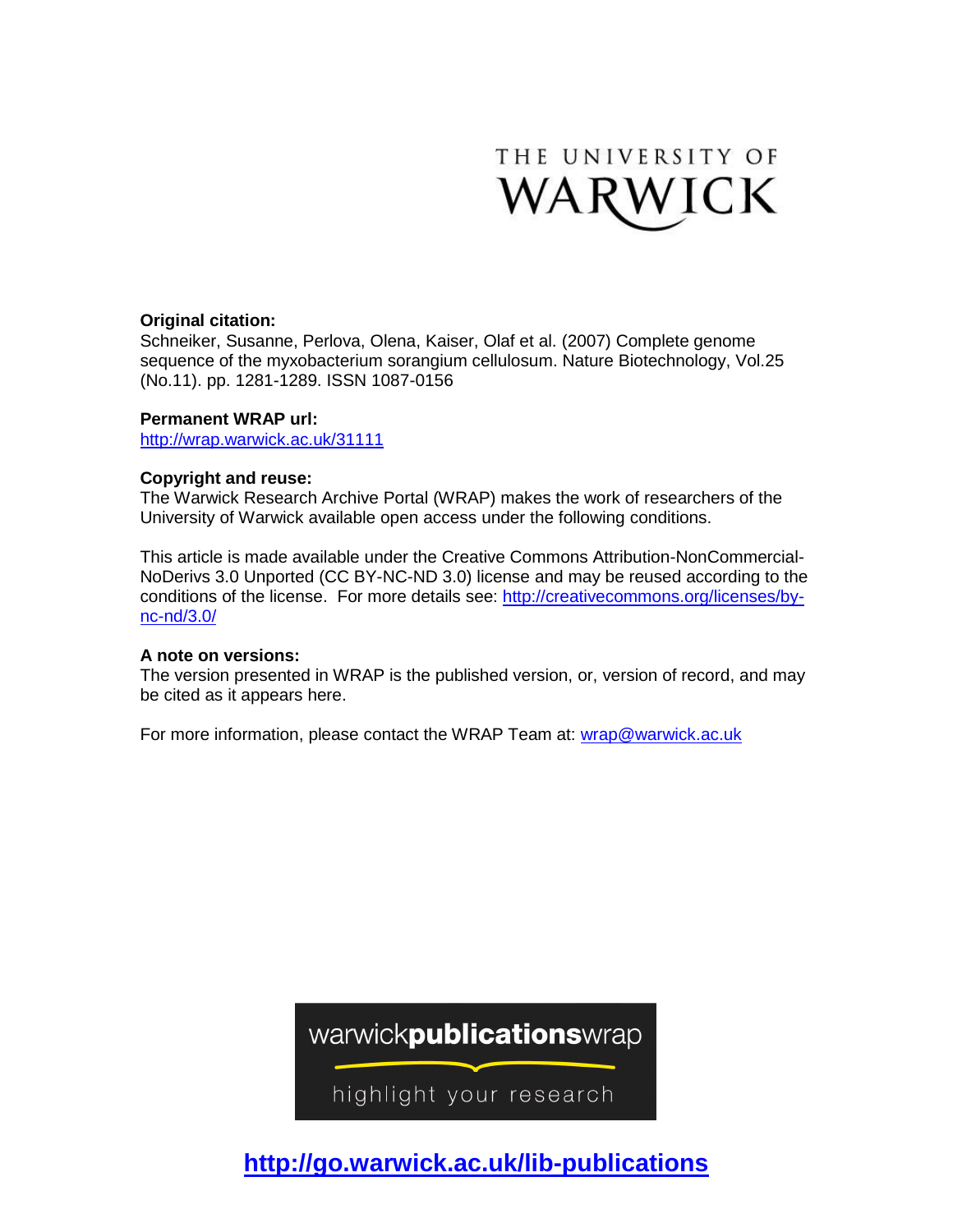## Complete genome sequence of the myxobacterium Sorangium cellulosum

Susanne Schneiker<sup>1,17</sup>, Olena Perlova<sup>2,17</sup>, Olaf Kaiser<sup>1</sup>, Klaus Gerth<sup>3</sup>, Aysel Alici<sup>1</sup>, Matthias O Altmeyer<sup>2</sup>, Daniela Bartels<sup>4</sup>, Thomas Bekel<sup>4</sup>, Stefan Beyer<sup>3</sup>, Edna Bode<sup>2</sup>, Helge B Bode<sup>2</sup>, Christoph J Bolten<sup>5</sup>, Jomuna V Choudhuri<sup>4</sup>, Sabrina Doss<sup>6</sup>, Yasser A Elnakady<sup>2</sup>, Bettina Frank<sup>2</sup>, Lars Gaigalat<sup>1</sup>, Alexander Goesmann<sup>3</sup>, Carolin Groeger<sup>6</sup>, Frank Gross<sup>2</sup>, Lars Jelsbak<sup>7</sup>, Lotte Jelsbak<sup>8</sup>, Jörn Kalinowski<sup>4</sup>, Carsten Kegler<sup>2</sup>, Tina Knauber<sup>6</sup>, Sebastian Konietzny<sup>4</sup>, Maren Kopp<sup>2</sup>, Lutz Krause<sup>4</sup>, Daniel Krug<sup>2</sup>, Bukhard Linke<sup>4</sup>, Taifo Mahmud<sup>9</sup>, Rosa Martinez-Arias<sup>3</sup>, Alice C McHardy<sup>4</sup>, Michelle Merai<sup>2</sup>, Folker Meyer<sup>4</sup>, Sascha Mormann<sup>1</sup>, Jose Muñoz-Dorado<sup>10</sup>, Juana Perez<sup>10</sup>, Silke Pradella<sup>3</sup>, Shwan Rachid<sup>2</sup>, Günter Raddatz<sup>11</sup>, Frank Rosenau<sup>12</sup>, Christian Rückert<sup>1</sup>, Florenz Sasse<sup>3</sup>, Maren Scharfe<sup>3</sup>, Stephan C Schuster<sup>13</sup>, Garret Suen<sup>14</sup>, Anke Treuner-Lange<sup>6</sup>, Gregory J Velicer<sup>15</sup>, Frank-Jörg Vorhölter<sup>1</sup>, Kira J Weissman<sup>2</sup>, Roy D Welch<sup>14</sup>, Silke C Wenzel<sup>2</sup>, David E Whitworth<sup>16</sup>, Susanne Wilhelm<sup>12</sup>, Christoph Wittmann<sup>5</sup>, Helmut Blöcker<sup>3</sup>, Alfred Pühler<sup>1</sup> & Rolf Müller<sup>2</sup>

The genus Sorangium synthesizes approximately half of the secondary metabolites isolated from myxobacteria, including the anti-cancer metabolite epothilone. We report the complete genome sequence of the model Sorangium strain S. cellulosum So ce56, which produces several natural products and has morphological and physiological properties typical of the genus. The circular genome, comprising 13,033,779 base pairs, is the largest bacterial genome sequenced to date. No global synteny with the genome of Myxococcus xanthus is apparent, revealing an unanticipated level of divergence between these myxobacteria. A large percentage of the genome is devoted to regulation, particularly post-translational phosphorylation, which probably supports the strain's complex, social lifestyle. This regulatory network includes the highest number of eukaryotic protein kinase–like kinases discovered in any organism. Seventeen secondary metabolite loci are encoded in the genome, as well as many enzymes with potential utility in industry.

Natural products and their derivatives provide the basis for medicines targeting a wide range of human diseases. The Gram-negative myxobacteria, members of the  $\delta$ -subgroup of proteobacteria, are an important source of novel classes of secondary metabolites<sup>1</sup>. Of these, the genus Sorangium is particularly valuable, as 46% of metabolites isolated from myxobacteria<sup>1</sup>, including the potent antitumor compound epothilon[e2](#page-9-0), derive from this group. The majority of myxobacterial metabolites are polyketides, nonribosomal polypeptides or hybrids of the two structures, many of which are synthesized on gigantic molecular assembly lines composed of polyketide synthase (PKS) and nonribosomal polypeptide synthetase (NRPS) multienzymes<sup>3</sup>. Sorangium strains exhibit additional characteristic features, including 'social behavior', cell movement by gliding, biofilm

formation and morphological differentiation culminating in complex multicellular structures called fruiting bodies<sup>4</sup>. Three myxobacterial suborders are known<sup>5</sup> and the availability of the genome sequence of  $Myxococcus$  xanthus (Cystobacterineae)<sup>6</sup> enables comparative analysis with the Sorangium cellulosum (Sorangiineae) genome to illuminate the basis for several important behavioral and metabolic differences. These include the ability of Sorangium strains to degrade complex plant materials (Fig. 1). S. cellulosum So ce56, an obligate aerobe, was established previously as a model Sorangium strain<sup>7</sup> by virtue of its favorable growth characteristics and ability to differentiate reproducibly under laboratory conditions. It synthesizes the cytotoxic chivosazoles<sup>7</sup> and the catecholate-type siderophores myxochelins<sup>8</sup>. Comparison of the complete genome sequence of strain S. cellulosum

Received 7 May; accepted 4 October; published online 28 October 2007; [doi:10.1038/nbt1354](http://www.nature.com/doifinder/10.1038/nbt1354)

<sup>&</sup>lt;sup>1</sup>Department of Genetics, Bielefeld University, PO Box 100131, D-33501 Bielefeld, Germany. <sup>2</sup>Department of Pharmaceutical Biotechnology, Saarland University, PO Box 151150, D-66041 Saarbrücken, Germany. <sup>3</sup>Helmholtz Centre for Infection Research (formerly GBF – German Research Centre for Biotechnology), Inhoffenstraße 7, 38124 Braunschweig, Germany. <sup>4</sup>Center for Biotechnology (CeBiTec), Bielefeld University, PO Box 100131, D-33501 Bielefeld, Germany. <sup>5</sup>Biochemical Engineering, Saarland University, PO Box 151150, D-66041 Saarbrücken, Germany. <sup>6</sup>Department of Microbiology and Molecular Biology, University of Giessen, Heinrich-Buff-Ring 26-32, D-35392 Giessen, Germany. <sup>7</sup>Infection Microbiology Group, BioCentrum-DTU, Technical University of Denmark, Lyngby, Denmark. <sup>8</sup>Department of Veterinary Pathobiology, University of Copenhagen, DK-1870 Frederiksberg C, Denmark. <sup>9</sup>College of Pharmacy, Oregon State University, Corvallis, Oregon 97331-3507 USA. 10Departamento de Microbiologia, Facultad de Ciencias, Universidad de Granada, E-18071 Granada, Spain. <sup>11</sup>Max-Planck-Institute for Biological Cybernetics, Spemannstr. 34, D-72076 Tuebingen, Germany. <sup>12</sup>Institute for Molecular Enzyme Technology, Heinrich-Heine-Universität Düsseldorf, Stetternicher Forst, D-52426 Jülich, Germany. <sup>13</sup>Max-Planck-Institute for Developmental Biology, Spemannstr. 35, D-72076, Tübingen, Germany. <sup>14</sup>Department of Biology, Syracuse University, Syracuse, New York 13244, USA. <sup>15</sup>Department of Biology, Indiana University, Bloomington, Indiana 47405 USA. <sup>16</sup>Department of Biological Sciences, University of Warwick, Coventry CV4 7AL, UK. 17These authors contributed equally to this work. Correspondence should be addressed to R.M. ([rom@mx.uni-saarland.de\)](mailto:rom@mx.uni-saarland.de).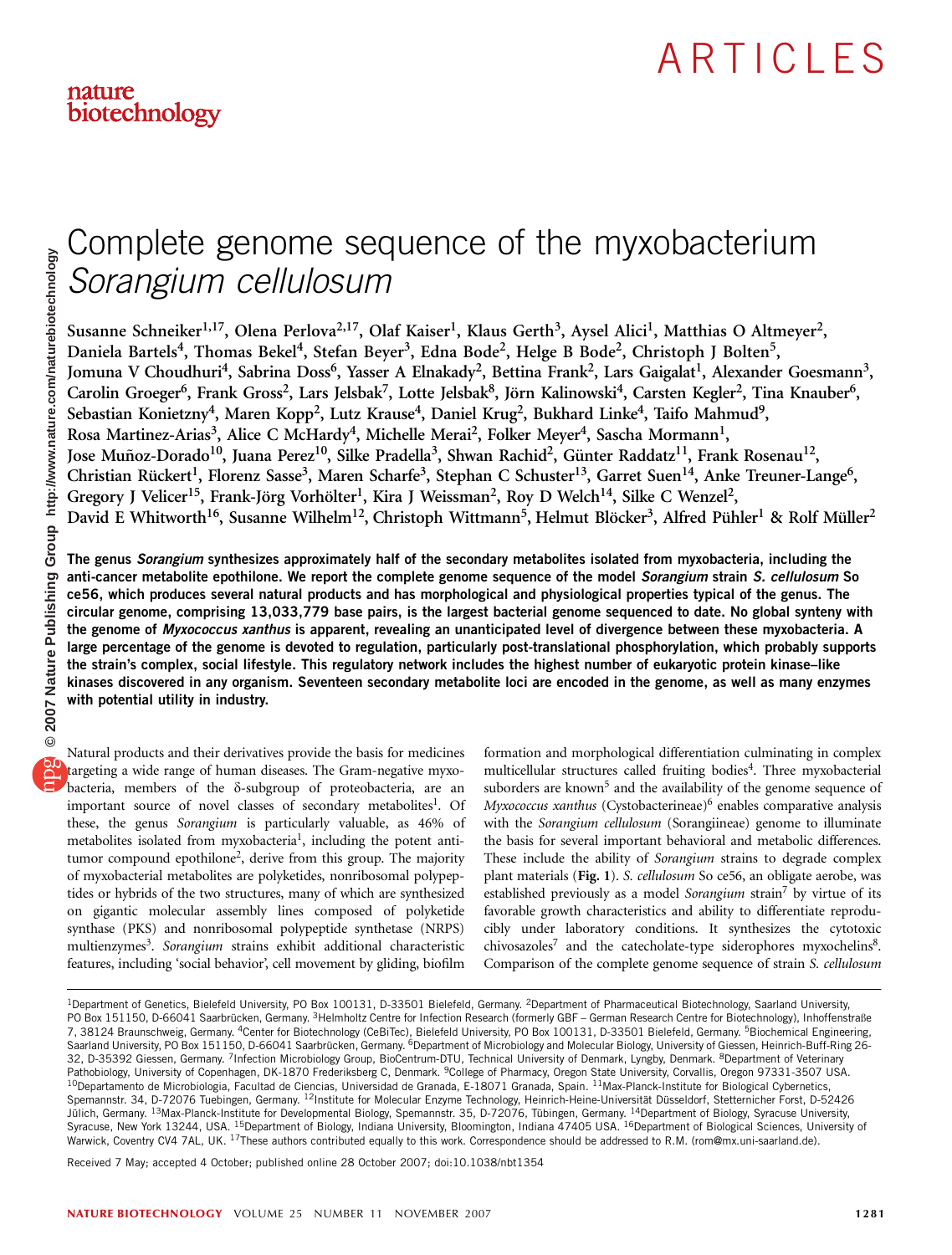So ce56 with the genomes of M. xanthus and other  $\delta$ -proteobacteria provides new insights into the complex regulatory networks governing myxobacterial lifestyles and secondary metabolism. The sequence also opens opportunities to engineer high-titer producers of clinically relevant natural products.

## RESULTS

#### Architecture and features of the S. cellulosum So ce56 genome

The genome sequence of S. cellulosum So ce56 was obtained by whole genome shotgun sequencing, and the assembly was validated by a complete fosmid map (Supplementary Fig. 1 online). The main features of the genome sequence are shown in Figure 2 and Table 1. At 13,033,799 base pairs, the circular chromosome is the largest bacterial genome described to date by  $\sim$  4 Mb. The S. cellulosum genome contains 9,367 predicted protein coding sequences (CDS), numbered from the initiation codon of the *dnaA* gene. The average GC content of the chromosome is 71.4%, consistent with the strong GC bias observed in other  $\delta$ -proteobacteria. In the absence of the GC-skew inversion typically seen at the replication origin of bacterial chromosomes (Fig. 2), it was not possible to discern the location of oriC. Simultaneous analysis of the genome for GC content, dinucleotide frequency and codon usage using the PAI-IDA Program 1.1 (ref. 9) revealed a relatively uniform pattern over the first two-thirds of the chromosome (to 8.5 Mb), but nine anomalous sections in the last third of the genome (Supplementary Fig. 2 online). A majority of insertion sequences (16 of 28) occur in this region, suggesting that foreign elements may have been preferentially introduced by horizontal transfer into this section of the chromosome.

A putative function could be assigned to 4,895 (52.2%) of the encoded proteins on the basis of manual annotation. Of the rest, 1,224 (13.1%) showed similarity to conserved hypothetical proteins in other genomes, whereas the remaining 3,248 (34.7%) had no significant similarity to predicted proteins in the public database. Thus, the number of apparently new genes in S. cellulosum So ce56 is comparable to the total coding capacity of many smaller bacterial genomes, such as those of Escherichia coli K12 (4,488 genes) and the d-proteobacterium Desulfovibrio vulgaris (3,039 genes). Comparisons of all predicted 9,367 CDS to each other using the basic alignment search tool (BLASTP) indicate that 36% (3,402) constitute 772 families of paralogous genes (where each family has  $\geq$  2 members), which probably arose by gene duplication (Supplementary Table 1

**a** b

**defined by the contract of the contract of the contract of the contract of the contract of the contract of the contract of the contract of the contract of the contract of the contract of the contract of the contract of th** 

online). The first and third largest families encode regulatory proteins: serine/threonine/tyrosine protein kinases and histidine kinases (498 members), and putative  $\sigma^{54}$ -dependent regulators (80 members), respectively. The second largest family (124 members) encompasses hypothetical proteins and other proteins annotated as polymorphic GC-rich repetitive sequences that participate in cell surface interactions in mycobacteria<sup>10</sup>. The 63 members of the fourth largest paralogous family belong to the functional category of secondary metabolism.

### Phylogenomic analysis of S. cellulosum So ce56

We attempted to use phylogenomic analysis to deduce functions for the  $\sim$ 35% of unassigned genes in the S. cellulosum So ce56 genome. Phylogenomic maps are a three-dimensional landscape in which mountains correspond to proteins with a shared evolutionary history. As CDSs that cluster have a high likelihood of being functionally linked, such maps can be used to make functional predictions for uncharacterized CDSs on the basis of coinheritance. A phylogenomic map of S. cellulosum So ce56 was constructed by aligning the predicted S. cellulosum proteome against each of the predicted proteomes from 446 sequenced bacterial species. To permit meaningful comparisons, we retained predicted proteins in the map only if their phylogenetic profiles matched those from at least five other bacteria. The present iteration contains 5,862 CDSs, representing  $\sim$  62% of the predicted proteome. Retained proteins were clustered using a combination of force-directed placement and multidimensional scaling<sup>[11](#page-9-0)</sup> into 39 mountains, as visualized by  $VxInsight^{12}$  $VxInsight^{12}$  $VxInsight^{12}$  (Supplementary Fig. 3 online). The breadth and height of each mountain signify the tightness of clustering and the number of proteins, respectively. Each mountain was then assigned an overall function by consideration of the Gene Ontology (GO) categories to which the proteins within each mountain belong. The top three functional assignments for each mountain are shown in Supplementary Table 2 online. In the current version of the map, the 1,416 unassigned CDS, representing 32% of the total in S. cellulosum, are distributed among almost all of the mountains. The putative roles assigned to the majority of these proteins on the basis of the map are shown in Supplementary Table 3 online.

M. xanthus is the only other myxobacterium analyzed by phylo-genomic mapping<sup>[11](#page-9-0)</sup>. The latest iteration, also based on 446 sequenced bacterial genomes, contains 4,880 proteins (67% of the predicted proteome) and 34 mountains. The overall topology of the M. xanthus

 $\overline{100}$ 

map is very similar to that of S. cellulosum: the majority of mountains are associated with transcription and translation, metabolism, transport, signal transduction, energy production or conversion and chemosensing. Accordingly, both maps have mountains enriched for basic cellular machinery. However, the maps also highlight the secondary metabolic potential of these strains, with the PKS and NRPS proteins divided into distinct mountains (23 and 27, respectively, in the case of S. cellulosum). Mountain 27 contains a substantial number of transcriptional regulators, including extracytoplasmic sigma factors. This observation suggests that the biosynthetic proteins also found in this mountain may be controlled by these regulators (Supplementary Fig. 3 and Supplementary Table 4 online).

Coordination of cell motility and cell-tocell signaling are crucial behaviors performed



(a) S. cellulosum colonies. (b,c) Swarming growth patterns. (d) Fruiting bodies. (e) Growth on cellulose as sole carbon source. (f) Adherence to crystalline cellulose.

1 mm

5 mm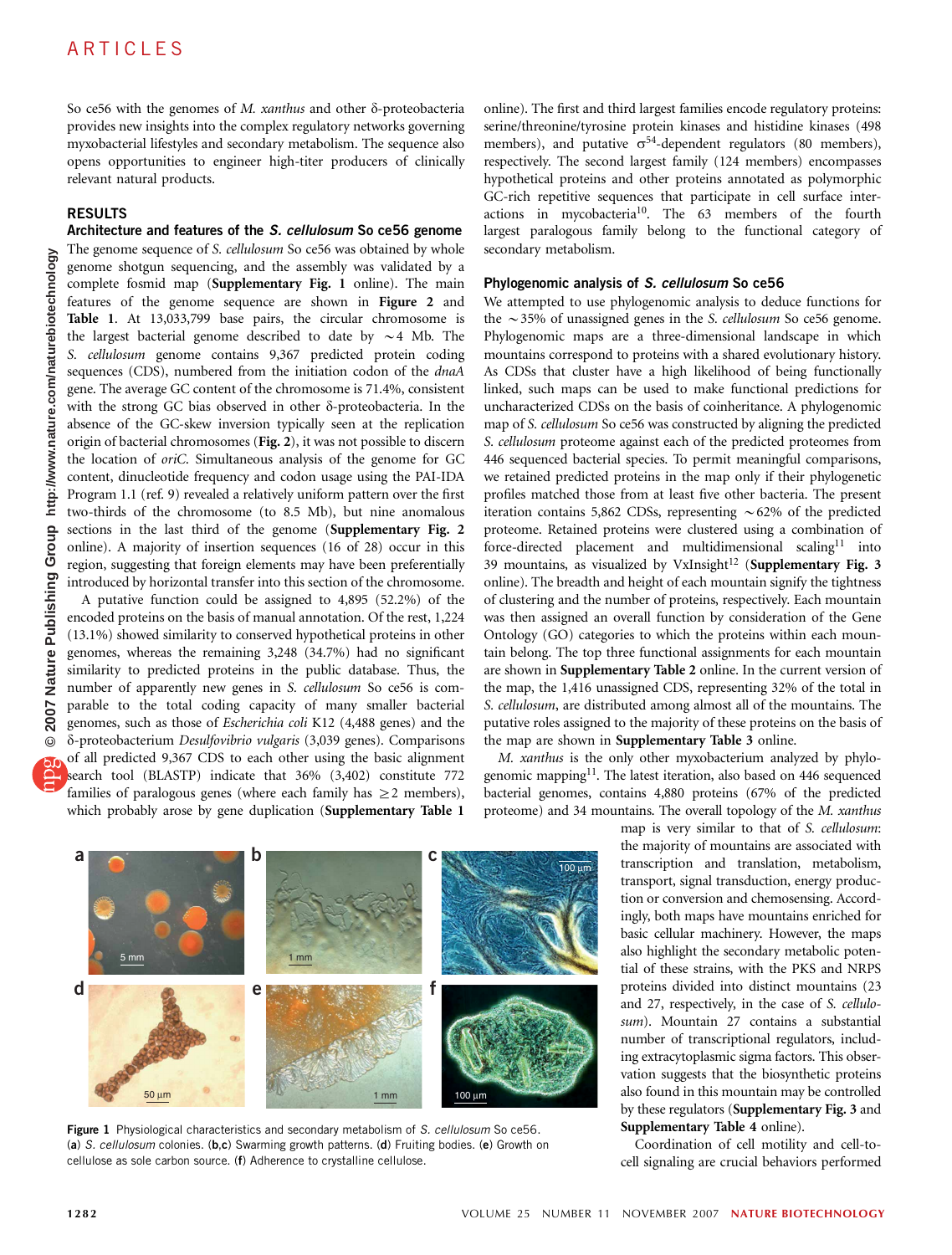

by myxobacteria to form multicellular fruiting bodies. Notably, the M. xanthus map contains two chemosensory and motility-associated mountains, whereas only one is present in the *S. cellulosum* map. This difference probably reflects the alternative lifestyles of the strains: M. xanthus actively hunts prey, whereas the more sedentary S. cellulosum degrades cellulose. Indeed, M. xanthus contains 146 proteases<sup>6</sup>, compared to only 70 in S. cellulosum.

### Comparison of S. cellulosum So ce56 and M. xanthus DK1622 genomes

On the basis of classical morphological studies and phylogenetic analysis of 16S rRNA, S. cellulosum and M. xanthus species have been assigned to the myxobacterial suborders Sorangiineae and Cystobacterineae<sup>5</sup>, respectively. This relatedness was expected to be reflected in overall genome architecture. However, direct comparison of the S. cellulosum So ce56 and M. xanthus genomes reveals very significant divergence in both organization and content. In addition, the S. cellulosum genome is larger than that of M. xanthus by  $\sim$  4 Mb. Reciprocal BLASTP comparison of the two genomes shows that only 2,857 of the predicted CDSs (30.5%) in the S. cellulosum So ce56 genome are homologous to predicted CDSs of M. xanthus<sup>6</sup>. Analysis of the relative ortholog positions in S. cellulosum and M. xanthus reveals the complete absence of synteny on a genome-wide scale (correlation coefficient for relative gene positions,  $r = -0.009$ ; Fig. 3a). The genomic distribution of gene conservation scores between S. cellulosum and M. xanthus is shown in **Supplementary Figure 4** online.

In contrast to the global pattern of gene organization, however, the overall distribution of gene functions is similar in both species (Fig. 3b). Thus, there may be a set of genes that is characteristic of myxobacteria. This view is supported by a three-way comparison of clusters of orthologous groups (COG) category distributions using S. cellulosum, M. xanthus and the  $\delta$ -proteobacterium Bdellovibrio bacteriovorus HD100 (GenBank accession no. NC\_005363), one of the closest relatives of myxobacteria. Although the COG distributions differ significantly when all pair-wise comparisons are made  $(\chi^2$ , Figure 2 Circular representations of the S. cellulosum So ce56 chromosome. From the outer to the inner concentric circle: circle 1, genomic position in kb (the start of the dnaA gene was defined as the zero point of the chromosome); circles 2 and 3, predicted proteincoding sequences (CDS) on the forward (outer wheel) and the reverse (inner wheel) strands, colored according to the assigned COG classes (leading strand 4,725 CDS, 50.4%; lagging strand 4,642 CDS, 49.6%); circle 4, eukaryotic protein kinase-like kinases (green); circle 5, secondary metabolites biosynthetic genes (red); circle 6, GC content showing deviations from the average (71.4%); circle 7, GC skew; no clear bias toward G of the leading strand is visible.

goodness-of-fit test), the difference between S. cellulosum and M. xanthus ( $\chi^2 = 174$ ) is significantly smaller than that between both myxobacterial species and B. bacteriovorus ( $\chi^2$  = 3,094 for S. cellulosum versus B. bacteriovorus;  $\chi^2 = 1,108$  for M. xanthus versus B. bacteriovorus). Furthermore, despite the complete absence of global synteny, there is a high degree of local synteny between S. cellulosum and M. xanthus, with 1,474

genes occurring in locally syntenic clusters. The average sequence conservation score for these clustered genes (calculated as described in ref. 13) is twice the average for all genes (0.4 versus 0.2, respectively), indicating that local synteny correlates with sequence conservation. Local gene organization is often a crucial feature of gene regulation, particularly for prokaryotic operons<sup>14</sup>. An initial analysis of syntenic genes in the COG motility category N suggests that most locally syntenic genes are located within operons based on operon predictions made for M. xanthus [\(http://www.cbcb.umd.edu/cgi-bin/operons/](http://www.cbcb.umd.edu/cgi-bin/operons/taxon_list.cgi) [taxon\\_list.cgi](http://www.cbcb.umd.edu/cgi-bin/operons/taxon_list.cgi)). In addition to ribosomal genes (COG category J), which are known to be syntenic across species, other classes represented among the syntenic clusters are involved in energy production and conversion (C), inorganic ion transport and metabolism (P), and intracellular trafficking, secretion and vesicular transport (T).

The most significant difference in genome content occurs in the functional category of carbohydrate transport and metabolism (G; 5.4% of CDSs in S. cellulosum (504 genes) versus 3.7% in M. xanthus (270 genes)). The higher proportion of genes devoted to carbohydrate metabolism in S. cellulosum probably underlies its ability to use cellulose and other sugars as carbon sources (Supplementary Note

|  |  |  |  |  | Table 1 General features of the S. cellulosum So ce56 genome |  |  |  |
|--|--|--|--|--|--------------------------------------------------------------|--|--|--|
|--|--|--|--|--|--------------------------------------------------------------|--|--|--|

| Feature                | S. cellulosum So ce56 |  |  |  |
|------------------------|-----------------------|--|--|--|
| Length                 | 13,033,779 bp         |  |  |  |
| GC content             | 71.38%                |  |  |  |
| % Coding sequences     | 86.45%                |  |  |  |
| Max. CDS length        | 25,254 bp             |  |  |  |
| Mean CDS length        | 1206.05 bp            |  |  |  |
| Mean intergenic length | 222.82 bp             |  |  |  |
| <b>CDS</b>             | 9,367                 |  |  |  |
| tRNA                   | 60                    |  |  |  |
| Ribosomal RNA operons  | 4                     |  |  |  |
| Insertion sequences    | 28                    |  |  |  |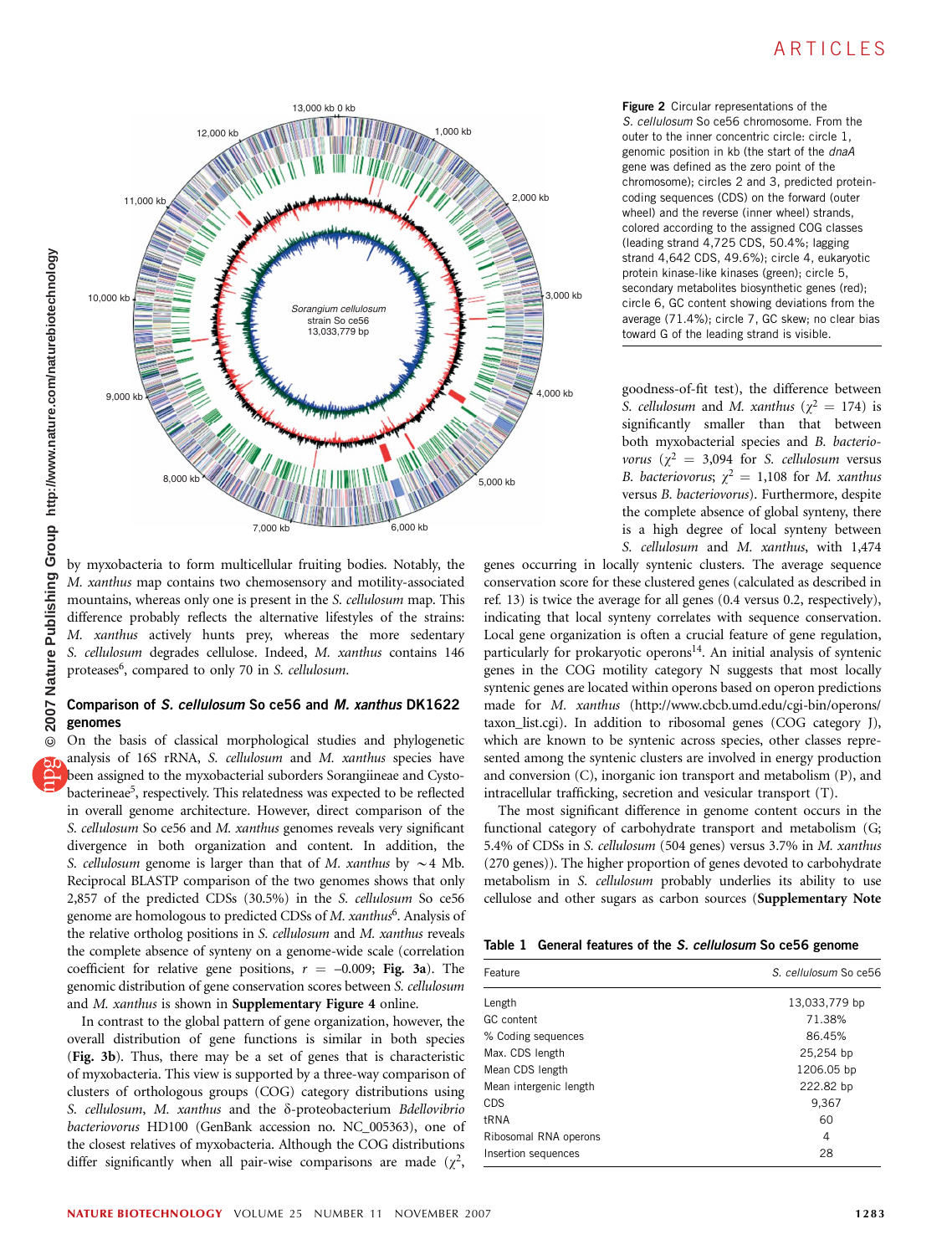

online), a capability not reported for  $M$ . xanthus<sup>[15](#page-9-0)</sup>. For example, S. cellulosum has the full complement of glycolytic enzymes, whereas M. xanthus lacks glucokinase<sup>16</sup>. Furthermore, although M. xanthus cannot make branched-chain amino acids, So ce56 can grow on minimal media, indicating its capacity to synthesize all amino acids and vitamins as reflected in the genome content<sup>4</sup>. The differences in amino acid metabolism also affect nitrogen metabolism in the two species; whereas M. xanthus probably obtains its nitrogen from amino acids, So ce56 appears to contain a different set of genes dedicated to providing nitrogen, including several involved in the use of inorganic nitrite and nitrate.

Although many chemosensory and developmental genes are similar (Supplementary Table 5 online), crucial developmental genes in M. xanthus (e.g., asgA, csgA, fruA, sdeK and actA) were not identified in S. cellulosum. It will thus be difficult to extrapolate insights into fruiting body formation and the regulation of morphogenesis in M. xanthus<sup>[17,18](#page-9-0)</sup> directly to S. cellulosum, as extracellular signaling appears to occur by a different mechanism in the two myxobacteria.

The fraction of paralogous genes in S. cellulosum (36%) is also considerably lower than in M. xanthus (48%), although the pattern of gene duplication in both species is similar, with preferential amplification of selected functions including regulatory proteins<sup>6</sup> (Supplementary Table 1). The extent of noncoding regions is higher in S. cellulosum (14% versus 10%, amounting to  $\sim$  1 Mb of extra DNA in S. cellulosum), as is the average gene size (401 aa versus 376 aa), with both lengths being more characteristic of eukaryotic than prokaryotic genes<sup>19</sup>. Genome-wide analysis of direct and palindromic repeats with GenAlyzer<sup>[20](#page-9-0)</sup> reveals more repetitive sequences in S. cellulosum So ce56 (233 directly repeated elements with a minimum length of 500 bp in S. cellulosum versus 59 in M. xanthus; 1,544 palindromic repeat elements with a minimum length of 100 bp in S. cellulosum versus 231 in M. xanthus). These direct and

Figure 3 Genomic comparison between S. cellulosum and M. xanthus. (a) Relative ORF positions of orthologs in M. xanthus versus S. cellulosum (linear regression shown,  $r = -0.009$ ). (b) COG category distributions of predicted ORFs in S. cellulosum (light gray), M. xanthus (dark gray), B. bacteriovorus (black), and among orthologs that are locally syntenic between S. cellulosum and M. xanthus (white). Information storage and processing: translation, ribosomal structure and biogenesis (J), RNA processing and modification (A), transcription (K), replication, recombination and repair (L), chromatin structure and dynamics (B). Cellular processes and signaling: cell cycle control, cell division, chromosome partitioning (D), defense mechanisms (V), signal transduction mechanisms (T), cell wall/ membrane/envelope biogenesis (M), cell motility (N), intracellular trafficking, secretion and vesicular transport (U), post-translational modification, protein turnover, chaperones (O), cytoskeleton (Z). Metabolism: energy production and conversion (C), carbohydrate transport and metabolism (G), amino acid transport and metabolism (E), nucleotide transport and metabolism (F), coenzyme transport and metabolism (H), lipid transport and metabolism (I), inorganic ion transport and metabolism (P), secondary metabolites biosynthesis, transport and catabolism (Q). Poorly characterized: general function prediction only (R), function unknown (S).

palindromic repeats together account for  $\sim$  2% (253,701 bp) of the S. cellulosum genome.

#### Complex regulation in S. cellulosum So ce56

S. cellulosum contains an extensive regulatory network, including enhancer binding proteins, two-component regulatory systems, extracytoplasmic function family sigma factors, and serine/threonine/ tyrosine protein kinases (eukaryotic protein kinase–like kinases, ELKs). Two-component regulatory systems respond to a broad range of extracellular and intracellular signals, and typically comprise a sensor histidine protein kinase and a response regulator protein. S. cellulosum encodes 119 response regulator proteins, 98 histidine protein kinases and 49 hybrid kinases, containing a total of 182 receiver domains and 153 output domains. Therefore, even when compensating for genome size, both S. cellulosum and M. xanthus possess far more two-component regulatory systems than all other sequenced microorganisms (Supplementary Fig. 5 online). Like M. xanthus<sup>[6](#page-9-0)</sup>, S. cellulosum contains surprisingly few one-component regulators relative to other soil bacteria, suggesting that onecomponent regulators have been superseded by multicomponent regulators. The largest group of one-component systems is the LysR-type transcriptional regulators (26% of the 202 total).

ELKs from M. xanthus and other bacteria participate in diverse cellular functions including pathogenicity, regulation of primary and secondary metabolism, and cell differentiation<sup>21,22</sup>. In total, the S. cellulosum genome encodes 317 ELKs (6.2% of the genome; 3.2% of predicted CDSs) distributed throughout the chromosome (Fig. 2), all of which contain the 11 subdomains known to be critical for activity. Thus, S. cellulosum So ce56 devotes a larger percentage of its genome to ELKs than any other sequenced organism, including all eukaryotes (Fig. 4). In fact, the amount of DNA coding for ELKs is larger than the complete genome of Buchnera aphidicola subsp. Baizongia pistaciae (0.616 Mb), and similar to that of Mycoplasma pneumoniae M129 (0.816 Mb). Like S. cellulosum, three other prokaryotes with high numbers of ELKs, M. xanthus<sup>[21](#page-9-0)</sup> (99), the cyanobacterium Anabena sp. strain PCC 7120 (52; ref. 23), and the Gram-positive soil bacterium Streptomyces coelicolor<sup>[24](#page-9-0)</sup> (34), also produce a large variety of natural products and have complex developmental cycles. These data support the emerging view that ELKs may play an equally important role to histidine protein kinases in modulating prokaryotic behaviors<sup>22</sup>. To verify experimentally the importance of phosphorylation in gene regulation by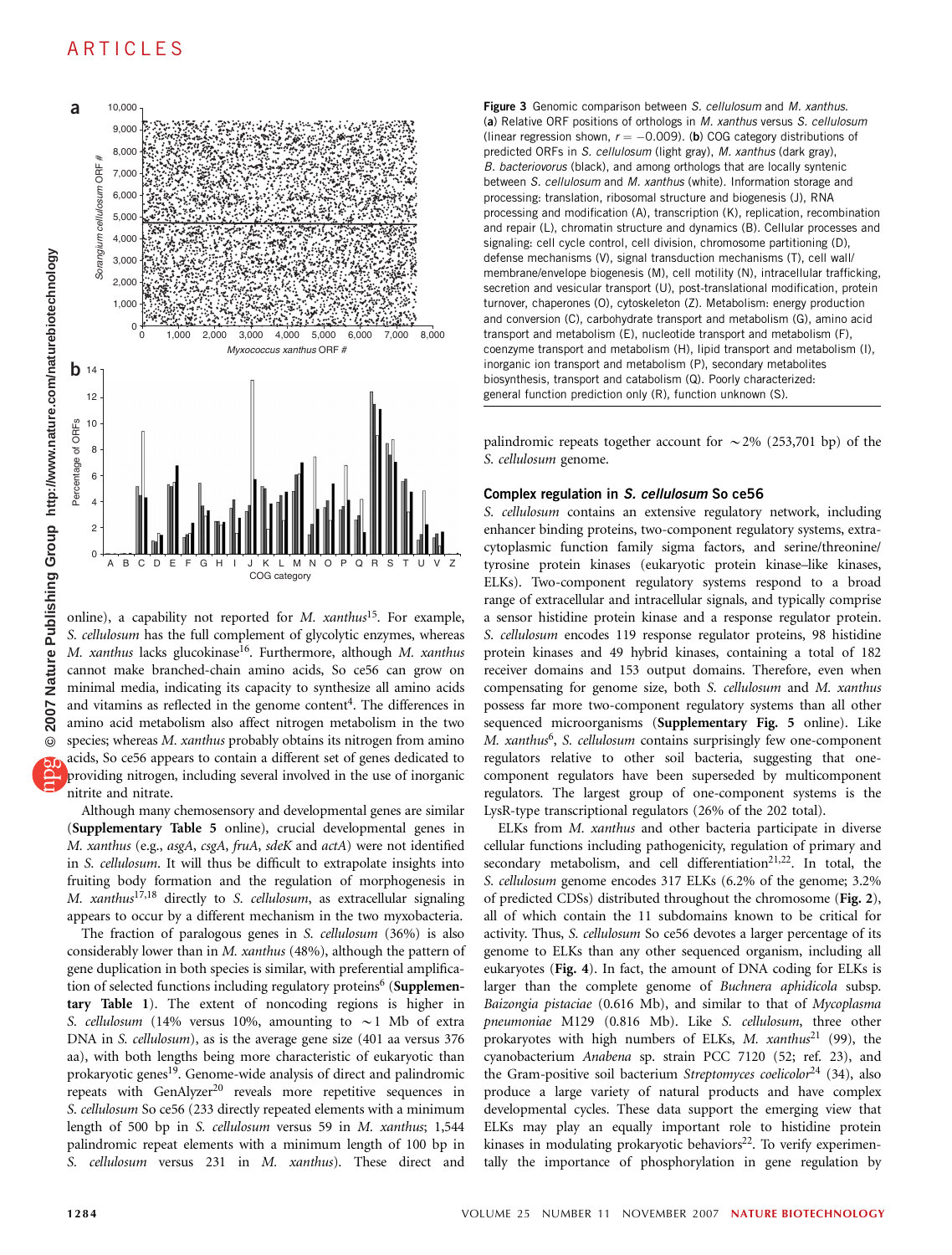

S. cellulosum So ce56, we performed phosphoproteome analysis using two-dimensional (2D) electrophoresis coupled with matrix-assisted laser desorption ionization/tandem time-of-flight mass spectrometry (MALDI-TOF-TOF) (Fig. 5). Analysis of 53 randomly selected proteins revealed that  $\sim$  40% are phosphorylated under the conditions tested (Fig. 5 and Supplementary Table 6 online).

Interestingly, many of the regulatory proteins exhibit unique modular architectures comprising several regulatory, input and output domains (Supplementary Tables 7 and 8 online), suggesting that their physiological roles may be unique to S. cellulosum.

#### Secondary metabolism and biotechnological potential

Although secondary metabolites have been used in human therapy for centuries, their functions for the producing organisms often remain unclear. However, the finding that most compounds produced by the Sorangiineae show activity against fungi and other bacteria suggests that they confer a competitive advantage in the soil environment. S. cellulosum So ce56 produces the natural products chivosazol and myxochelin<sup>[7,8](#page-9-0)</sup> (Fig. 6b). Although it shares the myxochelin pathway with the myxobacterium Stigmatella aurantiaca, the organization of the cluster in So ce56 is different<sup>[8](#page-9-0)</sup> (Supplementary Fig. 6 online).

The polyketide metabolite etnangien, an inhibitor of bacterial and viral nucleic acid polymerases, has been isolated from S. cellulosum strains So ce750 and So ce1045 (ref. 25). Analysis of culture broths of So ce56 demonstrate that the strain also produces etnangien (Fig. 6). The candidate biosynthetic gene locus was readily identified in the genome, as it is the only PKS-encoding region of the appropriate size (in addition to the chivosazol cluster). We confirmed the identity of the cluster by insertional mutagenesis in a PKS gene, resulting in the abolition of etnangien production as judged independently by both high-performance liquid chromatography (HPLC)–mass spectrometry analysis and bioassay (Fig. 6c). Although the structures of many actinomycete-derived polyketides can be predicted from the domain organization of their associated PKSs, inspection of the etnangien genes reveals many deviations from this architectural colinearity. This observation further illustrates that attempts to predict structures of myxobacterial compounds based on sequence information must be performed with caution<sup>26</sup>.

Figure 4 Comparison of the density of S. cellulosum eukaryotic protein kinase–like kinases (ELKs) (expressed as number of kinases per Mb) to those of other completely sequenced eukaryotic, bacterial and archaeal organisms. Only the organisms with the highest hits after adjustment of genome size are shown.

Sequencing revealed several additional regions of the chromosome that encode proteins containing PKS and/or NRPS domains, whose products have not been isolated to date (Figs. 2 and 6a; the domain organization and predictions for substrate specificity are given in Supplementary Fig. 6); among them is a large gene cluster (sce8254–sce8262) spanning 44.5 kb. As none of the clusters has obvious homologs in other bacteria, the associated metabolites are likely to be novel and therefore attractive targets for genome mining. Sets of genes potentially involved in carotenoid and terpenoid biosynthesis (three terpene cyclases sce1440, sce6369 and sce8552) were also identified, giving a total of 17 unique loci involved in secondary metabolism. Thus, as with other soil bacteria<sup>6</sup>, genome sequencing has revealed that the metabolic potential of S. cellulosum So ce56 is much richer than was suggested from traditional fermentation studies. Furthermore, analysis of the  $M$ . xanthus proteome<sup>27</sup> has shown that most of the clusters of unknown function are expressed in this strain, indicating that these cryptic gene sets are also active in S. cellulosum.

The putative carotenoid cluster contains seven genes, several of which have homologs in cartenoid gene sets found in M. xanthus and S. coelicolor, although the gene order and orientations differ among the clusters (Supplementary Fig. 6). The carotenoids produced by S. cellulosum So ce56 have not been identified to date, but comparison to known carotenoid biosynthetic pathways<sup>28</sup> suggests that the strain should assemble phytoene, and further convert it into phytofluene, z-carotene and neurosporene. There also appear to be genes present for the further transformation of neurosporene to unknown products. Gene sce1440, encoding a terpene cyclase, has substantial similarity to genes in other bacteria that are involved in biosynthesis of



Figure 5 Characterization of protein phosphorylation in S. cellulosum So ce56 by 2D-PAGE analysis. The numbers indicate a selection of the protein spots used for identification and shown to be phosphorylated. All 53 proteins identified by our analysis, including those found to be phosphorylated, are listed in Supplementary Table 6 online.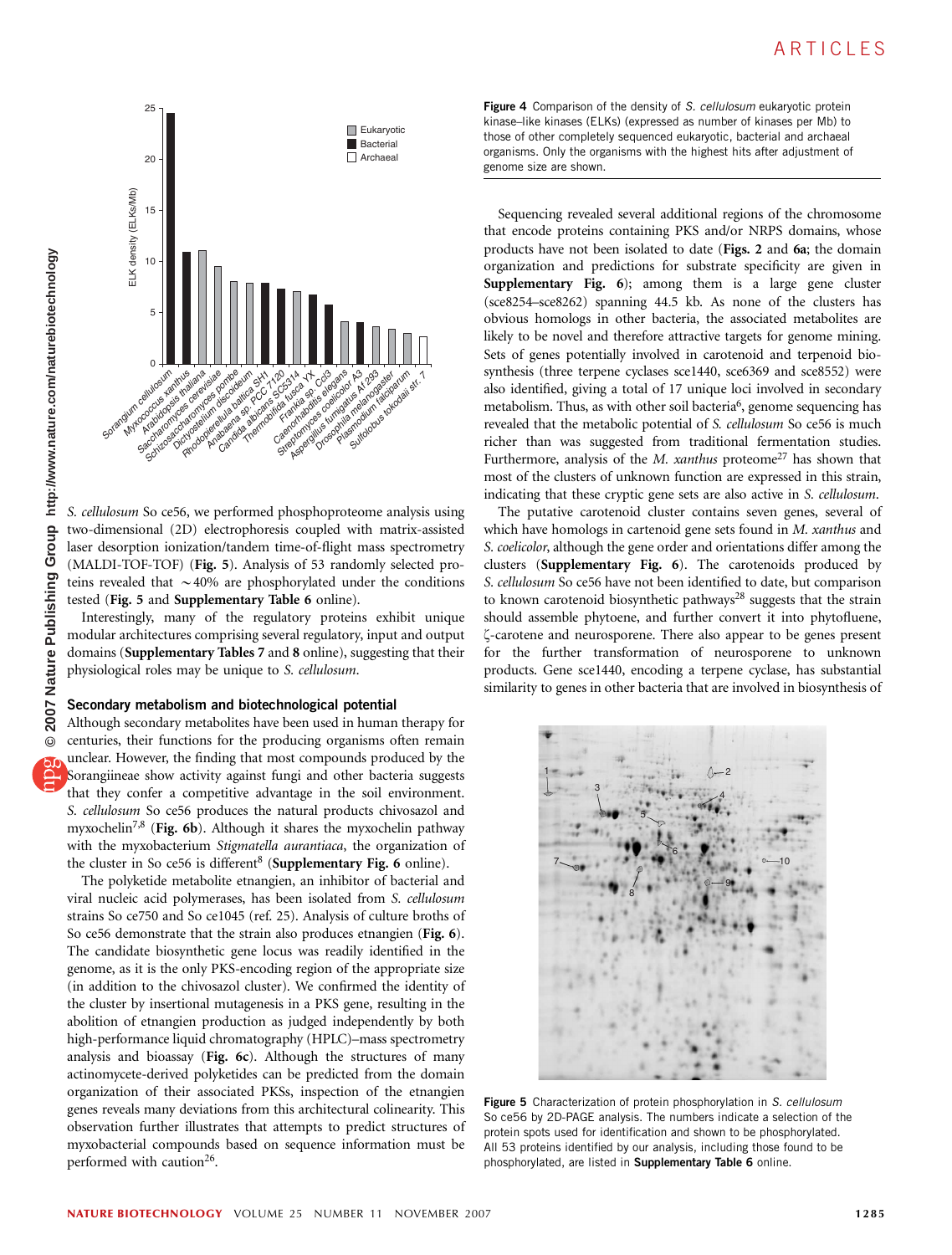

Figure 6 Analysis of secondary metabolism in S. cellulosum So ce56. (a) Genes putatively involved in secondary metabolism biosynthesis. Blue, genes encoding proteins with PKS domains; red, genes encoding proteins with NRPS domains; gray, other genes likely to be involved in biosynthesis. Genes encoding two type III PKS (sce2133, sce2182), two PKS-NRPS hybrid proteins (sce0345, sce6823), four proteins with PKS or NRPS domains (sce0436, sce2387, sce4888, sce8219) and three terpene cyclases (sce1440, sce6369, sce8552) have also been identified in the genome. (b) The chemical structures of known compounds isolated from S. cellulosum So ce56. The structure of flaviolin was determined after heterologous expression of the rppA gene in Pseudomonas putida. (c) Analysis of culture extracts from mutants in the etnangien cluster by HPLC reveals that etnangien is no longer produced. (d) Analysis of mutants in the etnangien cluster by bioassay using the indicator strain Micrococcus luteus. Zones of inhibition due to etnangien were observed with extracts of the wildtype strain (1), and several chivosazol-negative mutant strains (2–5), but inhibition was not observed for the etnangien mutant strain (6).

geosmin<sup>29,30</sup>, a sesquiterpene-derived natural product that gives soil its characteristic smell. The genome also encodes an unusual L-dopa decarboxylase<sup>[31](#page-9-0)</sup> and two type III PKSs; a gene encoding one of the PKSs, sce2133, shows similarity to bacterial RppA-encoding genes  $(61\%$  identity)<sup>[32](#page-9-0)</sup>. Although the compound has not yet been isolated from S. cellulosum So ce56, expression of sce2133 in Pseudomonas putida resulted in biosynthesis of flaviolin<sup>33</sup>, supporting the utility of heterologous hosts for identifying the products of cryptic myxobacterial clusters and dissecting gene function. S. cellulosum So ce56 also contains 22 cytochrome P450 enzymes, which often modify specific functional groups of secondary metabolites. The sequencing also helps to reveal the basis for S. cellulosum's broad intrinsic antibiotic resistance, as the genome contains 18 efflux pumps, 11 of which are associated with the functional category of secondary metabolism.

The S. cellulosum genome encodes numerous other enzymes with biotechnological potential, including lipolytic activities, proteases, cellulases, nitrilases, amidases and hydantoinases. Lipases represent an important class of biocatalysts with applications both in industry and organic synthesis<sup>34</sup>. The genome contains nine CDSs for putative lipases, three of which (sce7029, sce4066 and sce2331) show the highest sequence homology to enzymes from higher plants. The product of sce2981 exhibits greatest similarity to proteins from Myxococcus and a second myxobacterial genus, Stigmatella, suggesting that this family of lipases may play particular roles in myxobacterial physiology. The genome also houses 51 genes potentially encoding members of the short-chain dehydrogenase/reductase superfamily of enzymes, which are used industrially for the production of chiral alcohols<sup>35</sup>. A similar number of short-chain dehydrogenase/reductase genes is present in the biotechnologically valuable strain Pseudomonas putida KT2240, suggesting that S. cellulosum could become an important source of short-chain dehydrogenase/reductase enzymes

with novel properties. S. cellulosum also appears to encode a rich supply of S8 family peptidases, subtilisin-like enzymes that are widely exploited as additives in laundry detergents. Both S. cellulosum and M. xanthus harbor genes encoding at least nine putative proteases of this type, the same number found in established sources of hydrolases such as Pseudomonas aeruginosa.

S. cellulosum represents one of the rare groups of aerobic Gram negative bacteria that degrade cellulose for use as a carbon source (Fig. 1), a capability which underlies its importance in soil ecology. Hemicellulose, a component of the cellulose matrix, also serves as a substrate for S. cellulosum, and its degradation products, mannose and arabinose, are superior to glucose as carbon sources. Pathways for cellulose, hemicellulose and pectin degradation were identified in the genome (Supplementary Table 9 online). In contrast to Bacillus licheniformis, in which genes for cellulose degradation are clustered<sup>36</sup>, the corresponding genes in S. cellulosum are distributed throughout the genome. The enzymes involved in cellulose degradation comprise endoglucanases and exoglucanases, some of which incorporate carbohydrate-binding domains, consistent with previous studies of extracellular lytic enzymes produced by Sorangium strains<sup>37</sup>. A detailed analysis of the enzymes involved in polysaccharide metabolism in So ce56 is included as a Supplementary Note online.

#### **DISCUSSION**

As the myxobacteria S. cellulosum and M. xanthus have many similar morphological and behavorial characteristics, it was assumed that they would share a common genetic architecture. However, our analysis reveals that the overall composition and organization of the two genomes are strikingly different. In M. xanthus, genomic expansion appears to have arisen largely through gene duplication<sup>6</sup>. Whereas gene duplication in S. cellulosum also contributed to genome growth,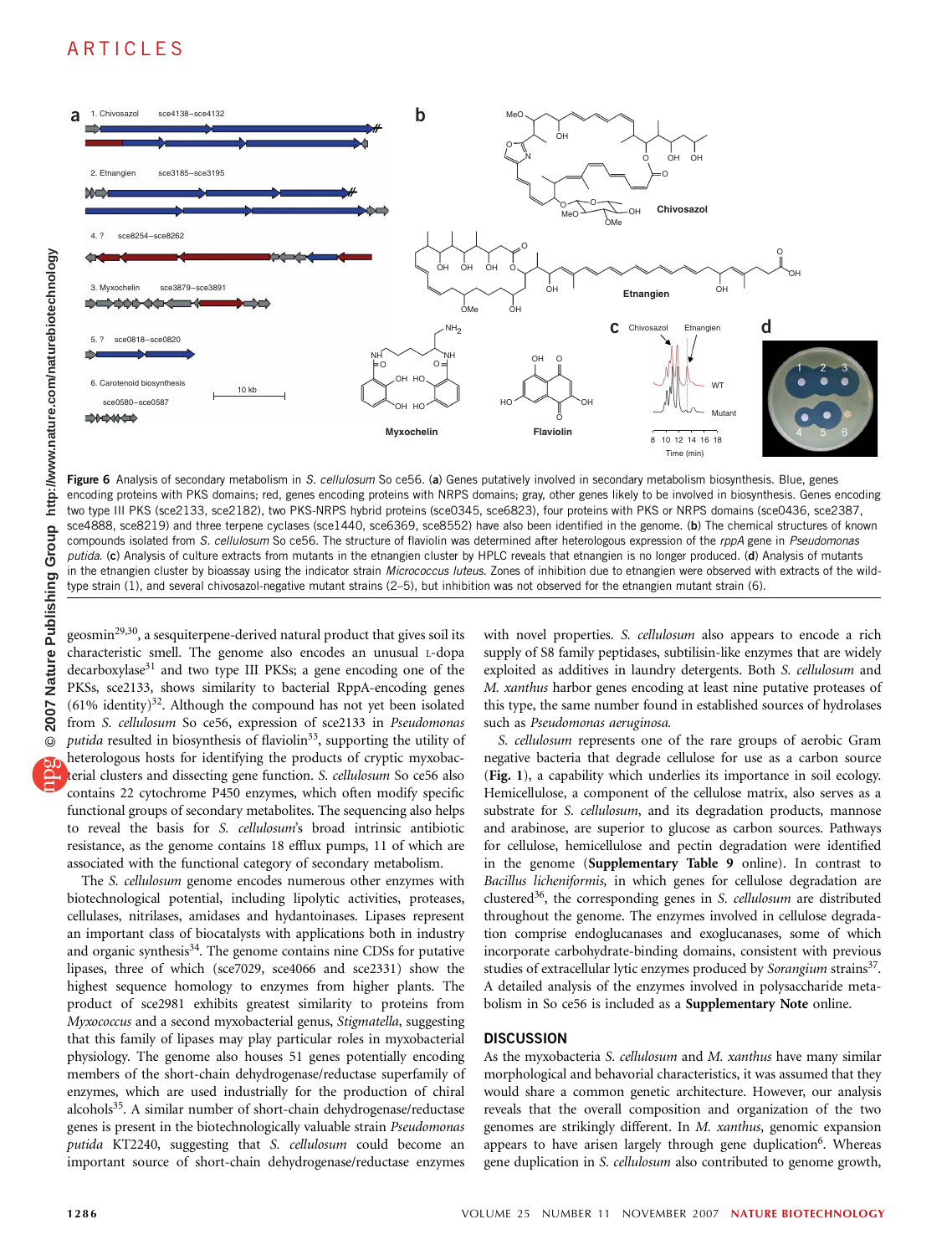particularly within kinase families (more than 0.8 Mb), the overall number of paralogous genes is lower than in *M. xanthus*. We find no evidence for acquisition of plasmids or phages, whereas the smaller number of secondary metabolic gene clusters in the strain compared to M. xanthus and their distribution across the genome (Fig. 2) suggest that horizontal gene transfer did not contribute substantially to genome expansion<sup>6</sup>. Nonetheless, although we can ascribe at least one additional megabase in the S. cellulosum genome to more noncoding regions, a longer average gene length and more repetitive sequences, further investigation will be required to account for the remaining  $\sim$  3 Mb difference. Like *M. xanthus*, however, *S. cellulosum* So ce56 dedicates a substantial portion of its genome to regulatory proteins, many of which appear to have arisen from gene duplication and divergence. This observation suggests that the complex, multicellular lifestyle of the myxobacteria requires a similarly complex regulatory apparatus. Our genomic, phylogenomic and proteomic analyses further show that post-translational phosphorylation plays a particularly important role in regulation by S. cellulosum. The genus Sorangium produces  $\sim$  50% of all known myxobacterial metabolites. Sequencing of this model Sorangium therefore opens the way to understanding the molecular details of the regulatory processes governing cell differentiation and secondary metabolism in other S. cellulosum strains, as demonstrated recently for chivosazol biosynthesis<sup>38</sup>. Such information should in future facilitate increased exploitation of the metabolic potential of the more than 1,800 Sorangium strains available from the German Collection of Microorganisms and Cell Cultures, including the epothilone producer S. cellulosum So ce90.

## **METHODS**

Whole genome shotgun sequencing. Several DNA shotgun libraries were constructed in pTZ18R, pUC18, pTOPO and pUC19 with insert sizes between 1 kb and 8 kb, and end-sequenced by the German Research Center for Biotechnology (GBF), Integrated Genomics and Qiagen. Base-calling was carried out using PHRED<sup>39</sup>. High-quality reads were defined by a minimum length of 200 base pairs, with an average quality value of  $\geq$  20. Overall, 207,009 high-quality reads were obtained, covering at least 98.87 Mb (7.6 genome equivalents).

Sequence assembly and assembly validation. Basecalling, quality control and elimination of vector DNA from the shotgun-sequences were performed using the software package BioMake (Bielefeld University, unpublished methodology) as previously described<sup>40</sup>. Sequence assembly was performed using the PHRAP assembly tool [\(http://www.phrap.org/\)](http://www.phrap.org/). Genome finishing was accomplished using the CONSED/AUTOFINISH software package<sup>41</sup>, supplemented by the in-house tool BACCardI<sup>42</sup>. A fosmid library was constructed to perform gap closure and assembly validation by the Max Plank Institute (MPI) for Developmental Biology using the EpiFOS Fosmid Library Production Kit (Epicentre). End-sequencing of 2880 fosmids was carried out by the MPI for Developmental Biology. Remaining gaps within the whole genome shotgun assembly were closed by IIT and GBF, by sequencing of shotgun and fosmid clones. To obtain a high quality genome sequence, we polished all regions of the consensus sequence to at least phred40 quality by primer walking; in total, 1,444 sequencing reads were added to the shotgun assembly. Repetitive elements, such as rRNA operons, were sequenced completely by primer walking on fosmid clones. To validate the assembly, we mapped fosmid end sequences onto the genome sequence by employing the BACCardI software<sup>[42](#page-9-0)</sup>.

Genome analysis and annotation. Initially, automatic gene prediction and annotation were performed using the genome annotation system GenDB 2.0 (ref. 43). All genes were then manually curated. Intergenic regions were then rechecked using the BLAST programs<sup>44</sup> for any CDS that may have been missed by the automated annotation. Analysis of paralogous genes was performed by using BlastP, applying a threshold for the e value of 1e-30.

Genomic comparison. The annotated genome sequence of Myxococcus xanthus (accession no. NC\_008095) was imported into the genome annotation system GenD[B43.](#page-9-0) Bidirectional BLASTP analyses were carried out with GenDB, using a threshold e value of 1e-05 for identifying reciprocal best blast hits between S. cellulosum and M. xanthus.

Investigation of repetitive sequences. Direct and palindromic repeat sequences were detected using the GenAlyzer genome explorer version 0.81 beta<sup>20</sup>. The following parameters were chosen for direct and palindromic repeats, respectively: minimum size 500 bp, 100 bp; edit distance 10, 5; seed length 14, 14.

Detection of regions with atypical GC content. Analysis for anomalous gene clusters or putative pathogenicity islands in the genome was performed using the PAI-IDA program 1.1 ([http://compbio.sibsnet.org/projects/pai-ida/\)](http://compbio.sibsnet.org/projects/pai-ida/) based on an iterative discriminant analysis<sup>9</sup>.

Construction of the S. cellulosum phylogenomic map. A phylogenomic map was constructed for S. cellulosum So ce56 as described by Srinivasan et  $al.$ <sup>[11](#page-9-0)</sup>. Briefly, BLASTP<sup>[44](#page-9-0)</sup> was used to align each predicted protein in the S. cellulosum genome against a local database of predicted proteins from 352 sequenced bacteria, obtained from the National Center for Biotechnology Information ([http://www.ncbi.nlm.nih.gov/genomes/lproks.cgi;](http://www.ncbi.nlm.nih.gov/genomes/lproks.cgi) accessed June 20, 2006). Results were retained for each protein match that registered a bit score  $>$  50 and an e-value  $\langle$ 1e-05 in five or more of the sequenced genomes. A raw data matrix of bit scores was constructed with each row representing a protein and each column corresponding to a different sequenced genome. Correlations for each pair of proteins were calculated using Spearman's rank correlation. For each protein, the top 50 correlates that had the highest positive correlation scores were retained. Each protein was then assigned an  $(x, y)$  coordinate in the plane using a combination of force-directed placement and multi-dimensional scaling<sup>11,12</sup>. These proteins were then visualized as a three-dimensional topographical map using the computer program  $VxInsight^{12}$ . Each mountain on the map represents those proteins that share similar phylogenetic history, and the height of each mountain is proportional to the density of the proteins within that area. A total of 5,647 out of 9,417 proteins (or 60%) were retained and visualized in this manner.

In addition to the visualization of each retained protein, we also corrected for paralogy. Proteins with similar sequences have a tendency to exhibit similar BLASTP scores, and hence, similar phylogenetic profiles. For each pair of proteins on the map, we extracted their corresponding sets of GenInfo Identification (GI) numbers and calculated the Jaccard coefficient of similarity (defined as A  $\cap$  B/A  $\cup$  B) between these two sets. We retained those protein pairs that had a Jaccard coefficient  $> 0.50$  and superimposed this network onto the map. The resulting co-location of paralogous proteins is thus visualized on the map.

GO functional annotation of each mountain. Mountain discretization was carried out through the application of an expectation maximization algorithm based on Gaussians with spherical covariance matrices seeded with the gap statistic $^{11}$ . A total of 32 mountains were discretized in this manner. To assign Gene Ontology functional annotations<sup>[45](#page-9-0)</sup> to each discretized mountain, a GO database file for all proteins in the S. cellulosum genome was constructed. We used the GO::TermFinder software package<sup>46</sup> to determine the GO functional annotation enrichment for each mountain. The top three GO functional annotations for each mountain were retained (Supplementary Table 2).

Colinearity analysis. To derive a quantitative measure of genome wide colinearity between  $M$ . xanthus and  $S$ . cellulosum, the  $x$  and  $y$  coordinates of the orthologous pairs were used, applying an approach similar to that used in Eppinger et al.<sup>13</sup>. For each pair of neighboring ORFs ( $x_i$ ,  $x_i+1$ ) on the query genome, the position of the orthologs  $(y_j, y_j+1)$  on the target genomes was found. The difference  $Min(|y_i+1-y_i|,$  no.  $ORFs-|y_i+1-y_i|)$  between the positions on the target genome was calculated, taking into account the circularity of the genome. The difference values for all the ORF pairs were summed and divided by the number of ORFs. However, this average value is still dependent on the genome size, because for a larger genome, the positions of the ORFs can vary to a greater extent. To obtain a colinearity factor independent of genome size, we divided the resulting value by the value that would be expected for a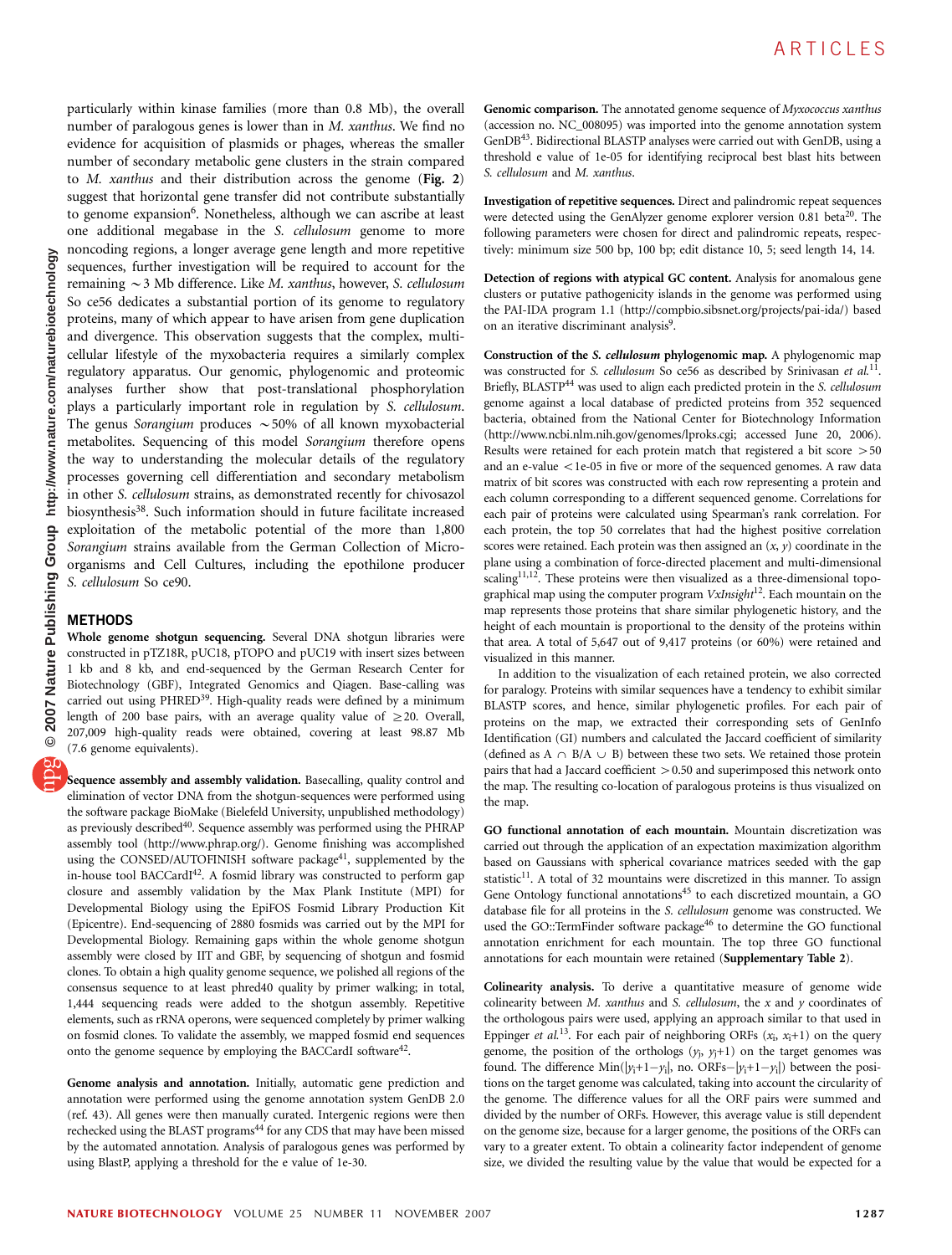random permutation of a genome of the same size. The resulting colinearity factor for the comparison of M. xanthus with S. cellulosum is 0.8742, which reflects a low-level of colinearity (1 = no colinearity, 0 = perfect colinearity)<sup>13</sup>.

Syntenic cluster analysis. We defined a syntenic mini-cluster as at least two neighboring ORFs in M. xanthus whose orthologs in S. cellulosum are also neighboring, and a syntenic cluster as a group of at least four neighboring ORFs, the orthologs of which are also neighboring in the other species. In both cases, 'neighboring' was defined as two genes that have a maximum of two other ORFs between them. Of the 9,367 genes in S. cellulosum and the 7,338 genes in M. xanthus, respectively, 1,162 genes are located in 451 mini-clusters and 312 are located in 56 clusters.

Statistics. Chi-square tests were performed on expected versus observed numbers of predicted ORFs in each COG category (other than V–Z, due to zero values) for all pairwise comparisons between M. xanthus, S. cellulosum and B. bacteriovorus. To test for significant differences between these three data sets, the difference in percentage of ORFs in each COG category was first calculated for each pairwise comparison and the resulting value sets were tested for significance differences in their mean values with a paired t-test.

Inactivation of the etnangien PKS. Primers OP73 (5'-aagcttGATCCCGAAGC GATTGTAGA-3') and OP74 (5'-ggatcCTCAGCAGGATGTCGAACAA-3') were designed based on PKS fragments from the genome data (inserted restriction sites are indicated in lower case). A PCR product containing a PKS-encoding fragment was obtained from the chromosome of So ce56, and cloned into a pSUP102 derivative as described previously<sup>7</sup> to generate plasmid pOPB45. Plasmid pOPB45 was introduced into So ce56 by conjugational transfe[r7.](#page-9-0) HPLC analysis of the mutants was performed as described previously<sup>7</sup>, using authentic etnangien as a reference standard. Bioassays for etnangien production were performed using Micrococcus luteus as an indicator strain, as described by Perlova et al. for chivosazol<sup>47</sup>.

Protein extraction and two-dimensional PAGE. 50 ml of culture of S. cellulosum So ce56 grown in M medium<sup>[7](#page-9-0)</sup> to late exponential phase was harvested, and the cells resuspended and washed with 10 ml 4  $\degree$ C washing buffer (10 mM Tris hydroxymethylaminoethane (Tris) (pH 7); Sigma Aldrich), 250 mM sucrose (Roth)). After centrifugation (10 min at 4  $\degree$ C, 3,220g) using an Eppendorf 5810R centrifuge, the cell pellet was stored at  $-20$  °C. Cell lysis was performed by adding 1.5 ml 4 °C lysis buffer (5 M urea (Roth), 2 M thiourea (Roth), 10 mM Tris (pH 7), 175 mM dithiothreitol (DTT; MP Biomedical), 0.5 M etheylenediaminetetraacetic acid (Roth), 0.05% Triton X-100 (Sigma Aldrich), 0.5% vol/vol pharmalyte 311 (Amersham), protease inhibitor (Roche), phosphatase inhibitor cocktail I+II (Roche), 0.1 units RNAse/DNAse (Roth)), and incubation at 4  $\degree$ C for 1 h. Cell debris was removed by centrifugation and the protein concentration was estimated using Bradford reagent (Biorad). The proteins were then separated by 2D-PAGE.

Sample application: eight IPG strips (Amersham, pH range 3-11NL (nonlinear)) were incubated for 14 h in rehydration buffer (227 µl; 8 M urea, 1% 3-[3-(cholamidopropyl)dimethylammonio]-1-propanesulfonate (CHAPS; Sigma Aldrich), 0.4% DTT, 0.5% vol/vol pharmalyte  $3-11$ , 0.005% Bromophenol blue (Sigma Aldrich)) containing 250 µg protein in 113 µl lysis buffer under a layer of mineral oil. The strips were transferred to IPGphor (Amersham), and isoelectric focusing carried out for 80 kVh 24 h. The strips were then washed with each of equilibration (EQ) buffers 1 and 2 for 15 min (buffer base: 6 M urea, 2% SDS, 50 mM Tris (pH 8.8), 30% glycerol (Merck); EQ1: 10 ml buffer+100 mg dithiothreitol; EQ2: 10 ml buffer+250 mg iododacetamide (Sigma Aldrich)). Subsequently, the strips were transferred to SDS polyacrylamide gels (prepared according to the manufacturer's recommendations) and fixed with 1% agarose (Sigma Aldrich) in  $2 \times$  running buffer  $(10 \times : 1\%$  SDS, 250 mM Tris (pH 8.8), 1.92 M glycine (Sigma Aldrich)). The gels were inserted into an Ettan DALTtwelve (Amersham) which was filled with running buffer. Electrophoresis was performed at 2 W/gel for 1 h, followed by 15 W/gel for 6 h.

The gels were then fixed for 2 h in fixation solution (40% ethanol, 10% acetic acid (Acros), 50% Milli-Q water). Two gels were stained with silver stain (Amersham PLUSone Silver staining kit) for detection of the maximal spot number, and four with colloidal Coomassie (Sigma Aldrich); spots were then

excised from the Coomassie-stained gels and analyzed by mass spectrometry. For this, the gels were washed for 2 h in Coomassie fixation solution (50% ethanol, 3% phosphoric acid (Acros), 47% Milli-Q water) and for 2 h in preincubation solution (34% methanol, 3% phosphoric acid, 17% ammonium sulfate (Sigma Aldrich), 46% Milli-Q water). 10 ml of 3.5% Coomassie solution in methanol was added per liter preincubation solution. The gels were incubated for  $3-4$  d and then the background was destained by washing multiple times with Milli-Q water for several hours. All silver- and Coomassie-stained gels were scanned using a gel scanner (Amersham). Images were analyzed by the software Image Master 6.5 (Amersham). The  $x$ - and  $y$ -coordinates of the individual spots were transferred to a spot-picker (Amersham) and all spots were cut out and placed into individual wells of microtiter plates.

#### Protein identification and neutral loss detection using mass spectrometry. Protein spots were excised from colloidal Coomassie-stained gels, in-gel digested with trypsin, and the protein identities determined using a combination of MALDI-TOF peptide mass fingerprint (PMF) and MALDI-TOF/TOF peptide fragmentation fingerprint (PFF) analysis. Excised gel pieces were washed with ammonium hydrogen carbonate (50 µl; 50 mM; Sigma Aldrich) for 15 min, then with ammonium hydrogen carbonate/acetonitrile (1:1) for 15 min and once with acetonitrile (100 µl; Acros). The liquid was then removed, and the spots were air dried before rehydration in ammonium hydrogen carbonate (25 µl; 50 mM) containing trypsin (50 ng; Promega). Digestion was performed at 37  $\degree$ C overnight and stopped by addition of 0.1% trifluoroacetic acid (5 µl; Merck). The microtiter plates were stored at  $-20$  °C.

Peptide extracts (0.5 µl) were spotted twice onto a 384 OPTI-TOF plate and mixed with equal amounts of matrix. Two different matrices were used for cocrystallization. For protein identification by PMF and MS-MS experiments (PFF), a-cyano cinnamic acid (CCA, FLUKA) was used as a matrix. The three most abundant peptides in the PMF were analyzed by PFF. 2, 5-dihydroxybenzoic acid (DHB, FLUKA) supplemented with 1% phosphoric acid was used for identification of phosphopeptides by detection of the 'neutral loss' of the phosphate group<sup>[48](#page-9-0)</sup>. CCA was dissolved to 2.5 mg  $ml^{-1}$  in solution (50%) Milli-Q water/acetonitrile containing 0.1% trifluoroacetic acid (TFA)). To generate the DHB matrix, 2.5 mg ml–1 DHB was dissolved in solution (50% Milli-Q water/acetonitrile containing 0.1% TFA and 1% phosphoric acid). The MALDI spots, containing the samples and the matrix, were dried at 21  $^{\circ}$ C and analyzed using a 4800 MALDI TOF/TOF analyzer (Applied Biosystems) between 800-4,000 Da in positive ion mode with the reflector on. Only peaks with a signal/noise ratio of  $\geq$  15 were used for protein identification and only if they showed a typical isotopic distribution. Identification of proteins in the CCA matrix was performed using  $MASCOT<sup>49</sup>$  $MASCOT<sup>49</sup>$  $MASCOT<sup>49</sup>$  and the 'in-house' database including the S. cellulosum predicted protein sequences (with mass tolerance of 70 p.p.m. in MS analysis and 0.1 Da in MS-MS analysis). Phosphopeptides were identified in spectra obtained using the DHB matrix, based on a mass shift of 79.9 Da (with mass tolerance 200 p.p.m.). To avoid false-positives arising from automated phosphopeptide identification, all spectra obtained using DHB were manually validated. Any remaining questionable peaks were confirmed by measurement in negative, reflective mode<sup>50</sup>.

Accession code. The nucleotide sequence of the S. cellulosum So ce56 chromosome was submitted to EMBL under accession number AM746676.

Note: Supplementary information is available on the [Nature Biotechnology](http://www.nature.com/naturebiotechnology) website.

#### ACKNOWLEDGMENTS

We would like to thank H. Reichenbach for his support of the S. cellulosum functional genome project. This work was funded by grants from the German Federal Ministry of Education and Research (BMBF) (321066579, 031U113D, 031U213D, 0313105 and 0313805A, 0313805P) in the framework of the GenoMik and the GenoMikPlus network ''Genome Research on Bacteria Relevant for Agriculture, Environment and Biotechnology.''

#### AUTHOR CONTRIBUTIONS

S.S. contributed to the writing of the manuscript, data analysis, finishing and annotation of the genome; O.P. coordinated the annotation and the analysis of the data and contributed to the writing of the manuscript, the annotation and data analysis; O.K. coordinated the sequencing and finishing of the genome and analysis of the data; K.G. contributed to the annotation and analysis of the